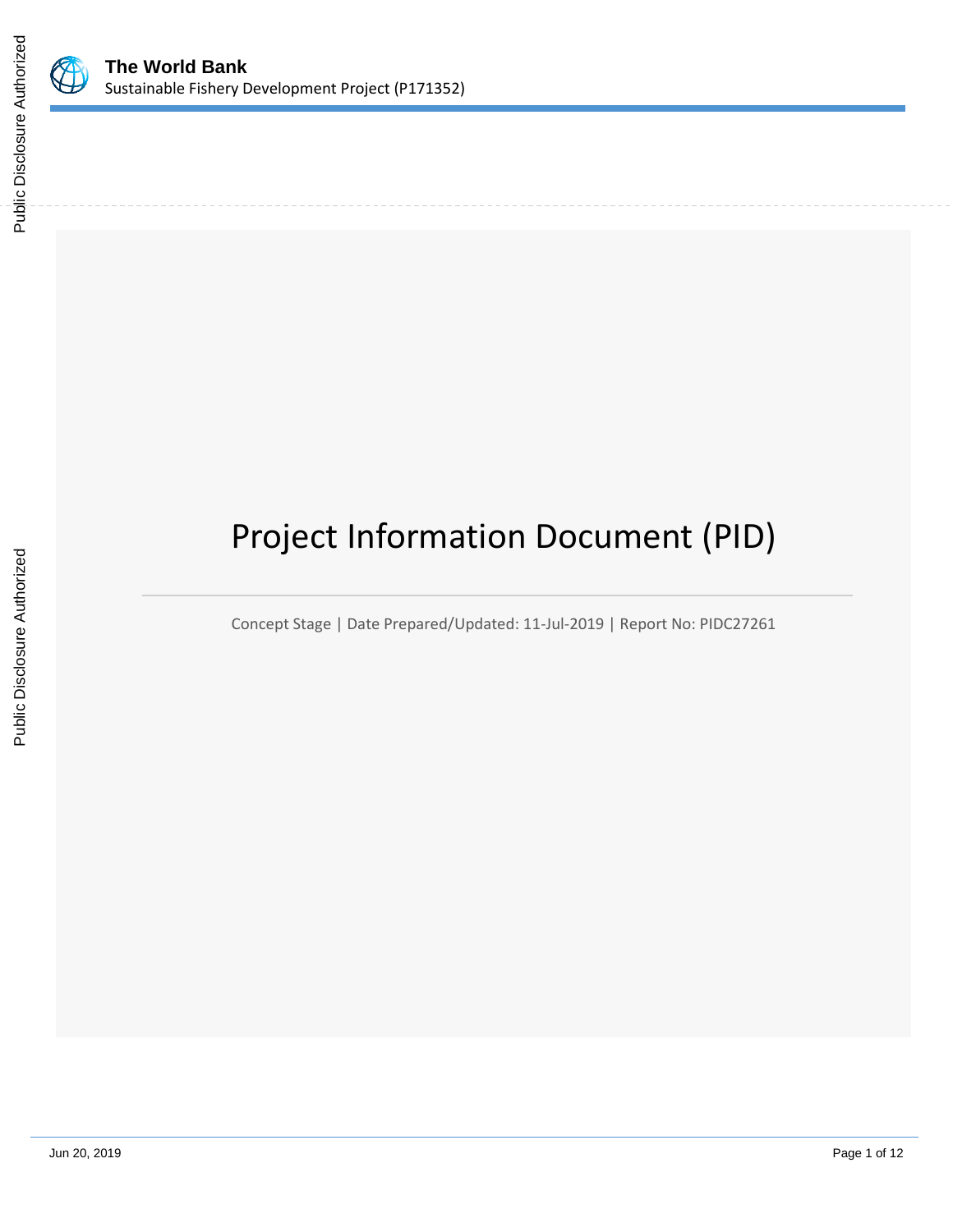

## **BASIC INFORMATION**

#### **A. Basic Project Data**

| Country<br>Vietnam                                                 | Project ID<br>P171352                           | Parent Project ID (if any)                                                            | <b>Project Name</b><br>Sustainable Fishery<br>Development Project<br>(P171352) |
|--------------------------------------------------------------------|-------------------------------------------------|---------------------------------------------------------------------------------------|--------------------------------------------------------------------------------|
| Region<br>EAST ASIA AND PACIFIC                                    | <b>Estimated Appraisal Date</b><br>Jan 10, 2020 | <b>Estimated Board Date</b><br>Sep 30, 2020                                           | Practice Area (Lead)<br>Environment & Natural<br>Resources                     |
| <b>Financing Instrument</b><br><b>Investment Project Financing</b> | Borrower(s)<br>Ministry of Finance              | <b>Implementing Agency</b><br>Ministry of Agriculture and<br><b>Rural Development</b> |                                                                                |

**Proposed Development Objective(s)** 

Improved management of and increased value-addition in targeted fisheries

## **PROJECT FINANCING DATA (US\$, Millions)**

#### **SUMMARY**

| <b>Total Project Cost</b> | 300.00 |
|---------------------------|--------|
| <b>Total Financing</b>    | 300.00 |
| of which IBRD/IDA         | 300.00 |
| <b>Financing Gap</b>      | 0.00   |

#### DETAILS

#### **World Bank Group Financing**

Environmental and Social Risk Classification **Concept Review Decision** 

Substantial Substantial Track II-The review did authorize the preparation to continue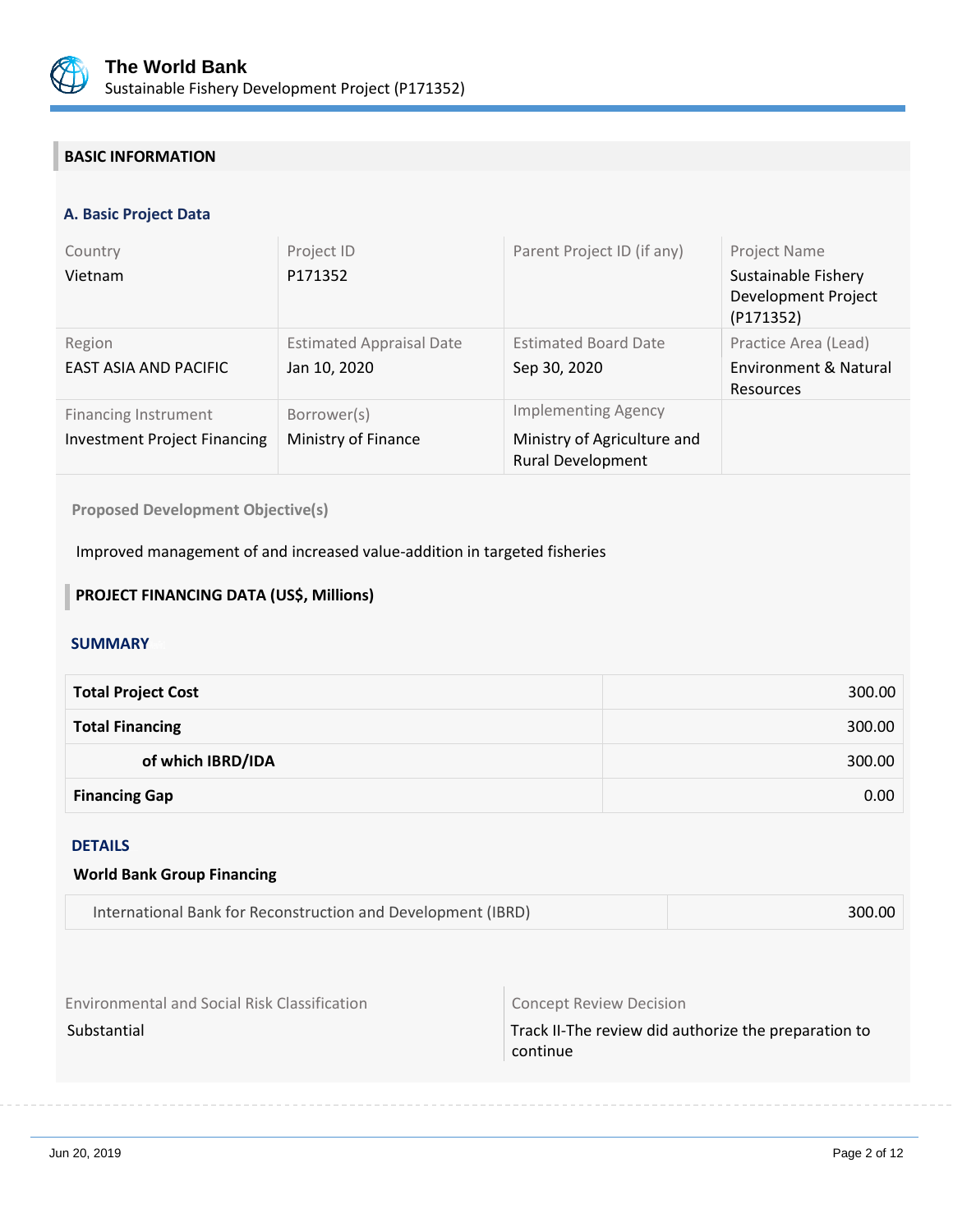

Other Decision (as needed)

#### **B. Introduction and Context**

Country Context

1. **With a population of 95 million people and per capita GDP of USD 2,343 (2017), Vietnam is globally recognized for its transformational socio-economic progress since the introduction of the Doi Moi reforms in the late 1980s.** It has been one of the fastest-growing economies in the world for the last 25 years. Vietnam's per capita GDP grew at an average annual rate of 5.5 percent between 1990 and 2017. The proportion of the population living below the national poverty line fell below 10 percent in 2016, down from close to 60 percent in 1993. In terms of shared prosperity, the growth in per capita consumption among the bottom 40 percent of the population was 5.6 percent annually, compared to 4.2 percent for the total population during the 2010-2016 period.

2. **The wealth of natural resources existing along Vietnam's extensive coastline of 3,260 kilometers long and within its exclusive economic zone of over one million km<sup>2</sup> has greatly contributed to the country's rapid growth.** Its twentynine coastal provinces account for 53 percent of the nation's population, and their economy is largely resource-based, with aquaculture and capture fisheries together accounting for the largest share of both income and employment.

3. **Vietnam is an important player in the world´s seafood market.** It ranks third in value of seafood exports in the world. In 2018, the total output of aquaculture and fishery is estimated at 7.7 million tons, of which the aquaculture production is estimated at 4.2 million tons, accounting for 54.6 percent. Export value reached USD9 billion in 2018. The value of fishery and aquaculture production contributed 3.2 percent to the national GDP<sup>1</sup> and 4.1 percent of the country's total export value, providing 4.5 million jobs (GSO, 2017). Over the last 15 years, the fisheries sector has been in a rapid transformation to become a commodity industry, from domestic market-oriented production (both aquaculture and capture fisheries), to processing and exports of aquatic products<sup>2</sup>. Vietnam has established seafood export markets in about 170 countries and territorial regions worldwide, including markets requiring high quality products and strict quality control, such as the European Union, the United States, and Japan.

Sectoral and Institutional Context

4. **Vietnam's fisheries sector, including both capture fisheries and aquaculture plays an important role in the national economy.** Fisheries development contributes to food security, job creation, income generation, poverty reduction and economic development of the country. *The Fisheries Development Masterplan to 2020 with Vision to 2030* set the goal for the fisheries sector to become a commodity production sector with prestigious brands and high competitiveness at the international level. It is aimed that, by 2020, the fisheries sector will contribute to some 30-35 percent of the GDP of the agriculture-forestry-fishery sector (baseline: 21.2%; USD34.3 billion in 2017), achieving a total fishery output of 6.5-7 million tons, an export turnover of USD9-11 billion, creating 5 million jobs with income of 2.5 times higher than that of 2010. By 2030, total fishery output will reach 9 million tons, export turnover will amount to some USD20 billion, and an annual growth rate of 6-8 percent in value for the 2020-2030 period.

 $\overline{a}$ 

<sup>&</sup>lt;sup>1</sup> The GDP was USD 224 billion in 2017

<sup>&</sup>lt;sup>2</sup> The total production of inland freshwater fisheries stands around 0.2 million, which is a small fraction  $(2.5%)$  of the total output of the sector and its vast majority is consumed domestically.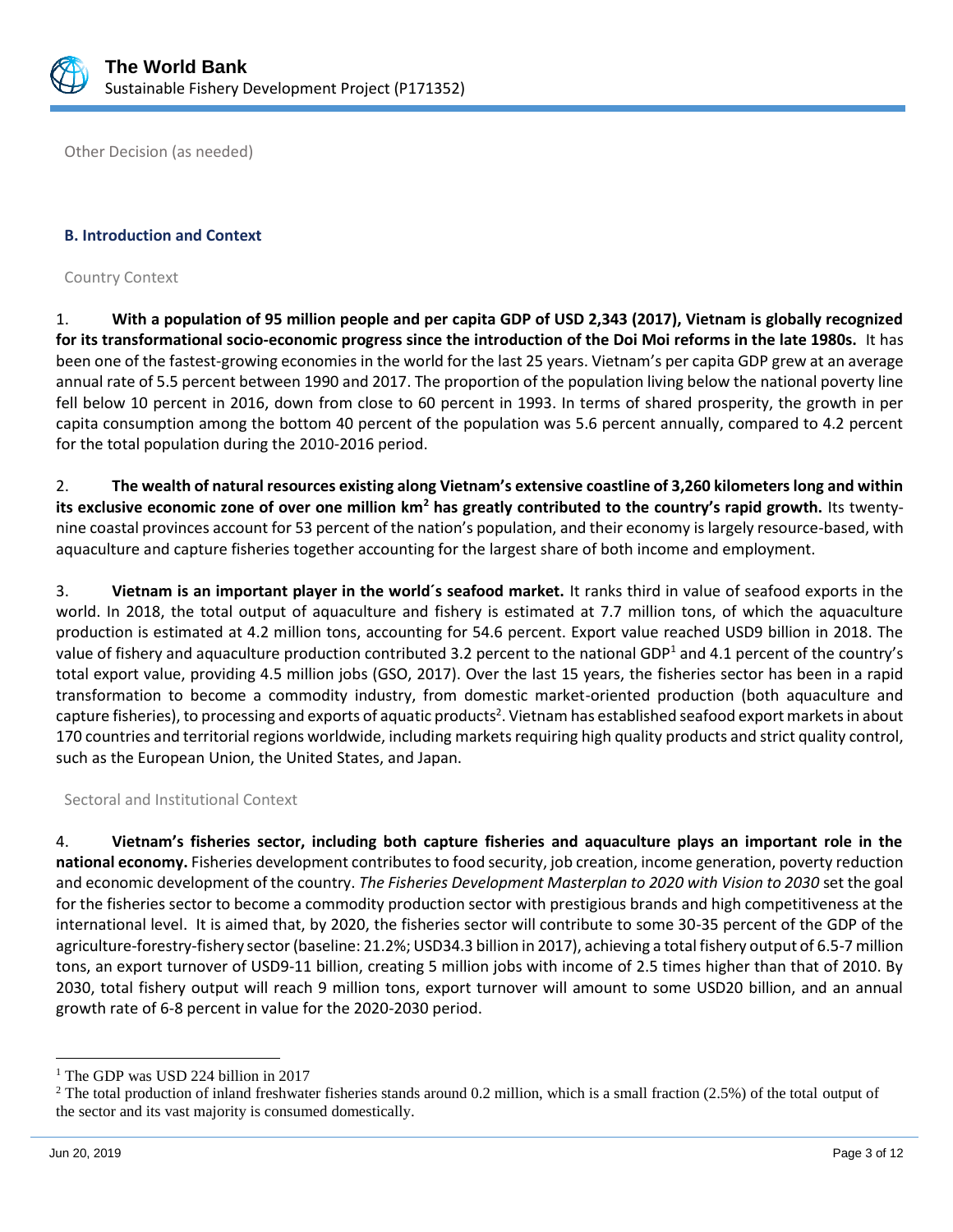

5. **To achieve the Government objectives for the fisheries sector, there needs to be a concerted effort to shift the orientation in the fisheries sector from being quantity driven to being quality oriented (more from less).** This requires attention to increasing sustainably productivity and value addition. As the fisheries are reaching their maximum biological production capacity attention must be given to control the exploitation level (aka fishing effort) and investing further in sustainable aquaculture production models to fill the production gap. Recent preliminary analysis done by the World Bank underscored the importance of such change in aquaculture if export value is to more than double from USD 4 billion today to USD 10 billion in 2025. Under a business as usual scenario, based on historical production increase, shrimp export value would only reach approximately USD 4.8 billion by 2025<sup>3</sup>.

6. **In the context of capture fisheries, shifting from quantity to quality (more from less) is urgent if Vietnam is to avoid irreversible consequences from overfishing.** Figures 1 and 2 show the recent trend in catch per unit of effort (CPUE) per vessel and per horse power (HP). While the total catches more than doubled over the same period, CPUE commenced decreasing, while fleet has decrease in number of units but increased in engine power, suggesting that productivity decreased in coastal areas and vessels are moving offshore to find new fishing grounds. The latest stock assessments carried out in 2011-2015, show an alarming decline in marine fisheries resources, confirming this hypothesis. In relation to the previous assessments conducted in 2000-2005, the latest data reveal that the stocks of main marine resources (fish, crustaceans, cephalopods) dropped by 13.9 percent, small pelagic stocks declined by 3.2 percent, and the marine benthic and large pelagic groups plummeted by 41.7 percent and 10.2 percent respectively (MARD, 2016).



 $\overline{a}$ 

 $3$  Key assumptions for the business as usual scenario include low productivity (approx. 100 kg/ha) and low value addition (with main export products being frozen shrimp).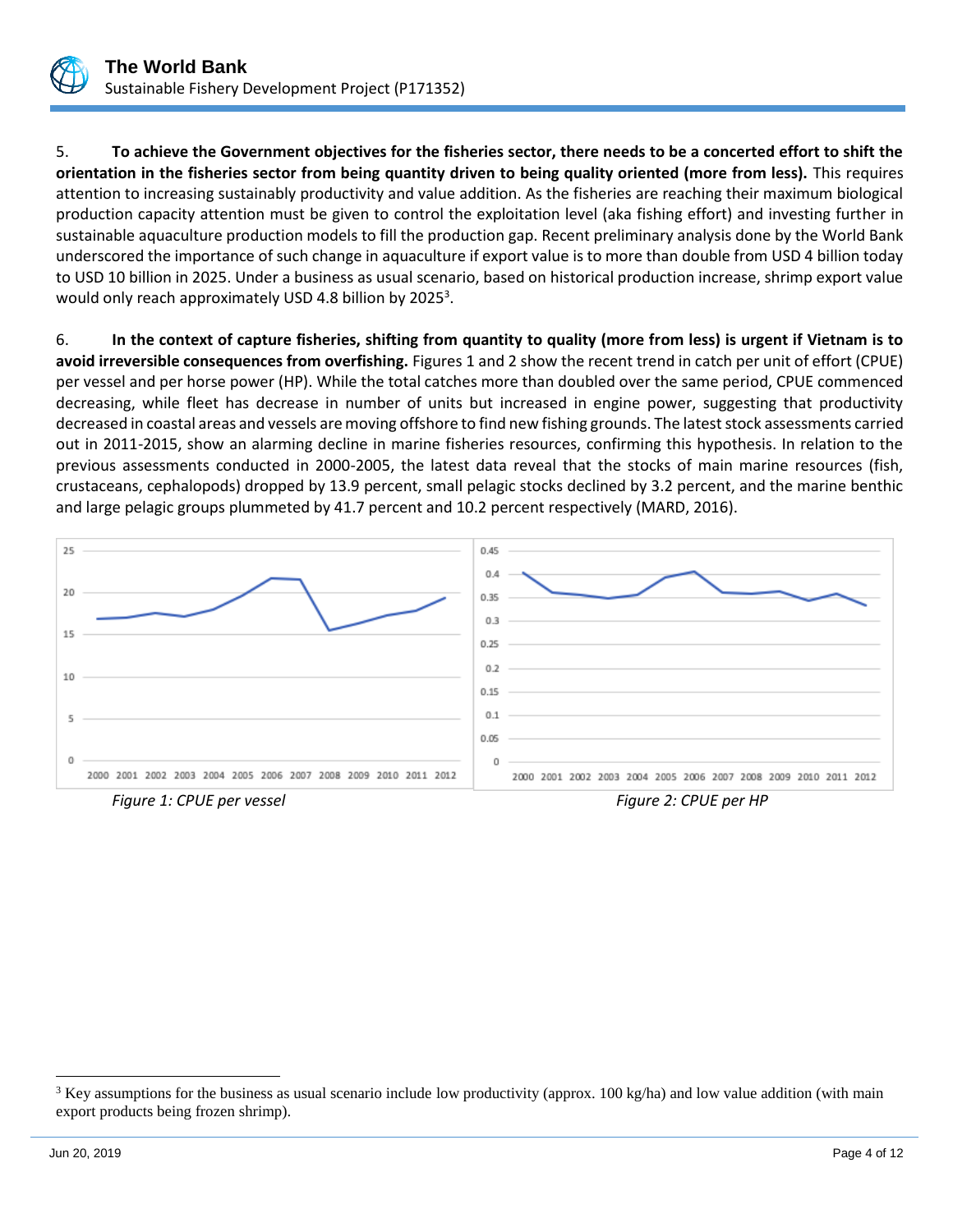

7. **For capture fisheries, effective management, fleet and catch monitoring, losses reduction, products' quality improvement are some of the necessary to ensuring sustainable development, enhancing productivity, and augmenting value added.** Currently with a fleet size of nearly 110,000 units, with a total capacity of 10 million HP, and a large number of ports (of varying capacity and condition), it is important to identify ways to maximize socioeconomic benefits by reducing fishing effort, stabilizing the catches at a sustainable level, and creating more value added, while also reducing environmental footprints. Attention to improving productivity and quality in fisheries would also help address one of the key areas identified in the yellow card<sup>4</sup> issued in 2017 by the European Commission (EC) – improving the system for controlling landings of fish that is processed locally before being exported to international markets and monitoring and controlling Vietnamese fleets operating beyond waters under national jurisdiction. Landing infrastructure would play a central role in achieving fisheries management, product quality improvement and pollution reduction.



*Figure 5: Aquaculture production in Vietnam*

8. **The aquaculture sub-sector has also experienced a rapid growth with expansion of new industrial aquaculture areas.** Pangasius (catfish) alone accounts for almost half of the total volume of aquaculture production as of 2016. Pangasius production in Vietnam is characterized by an oligarchy of capital intensive vertically integrated private producers who are able to meet stringent international market requirements and export their products across the world. The

 $\overline{a}$ 

*Figure 3: Number of vessels Figure 4: Total HP of the capture fleet*

<sup>4</sup> While the yellow card has been lifted from some of the pre-identified countries, it remains effective for Vietnam as of June 2019 since its issuance in October 2017.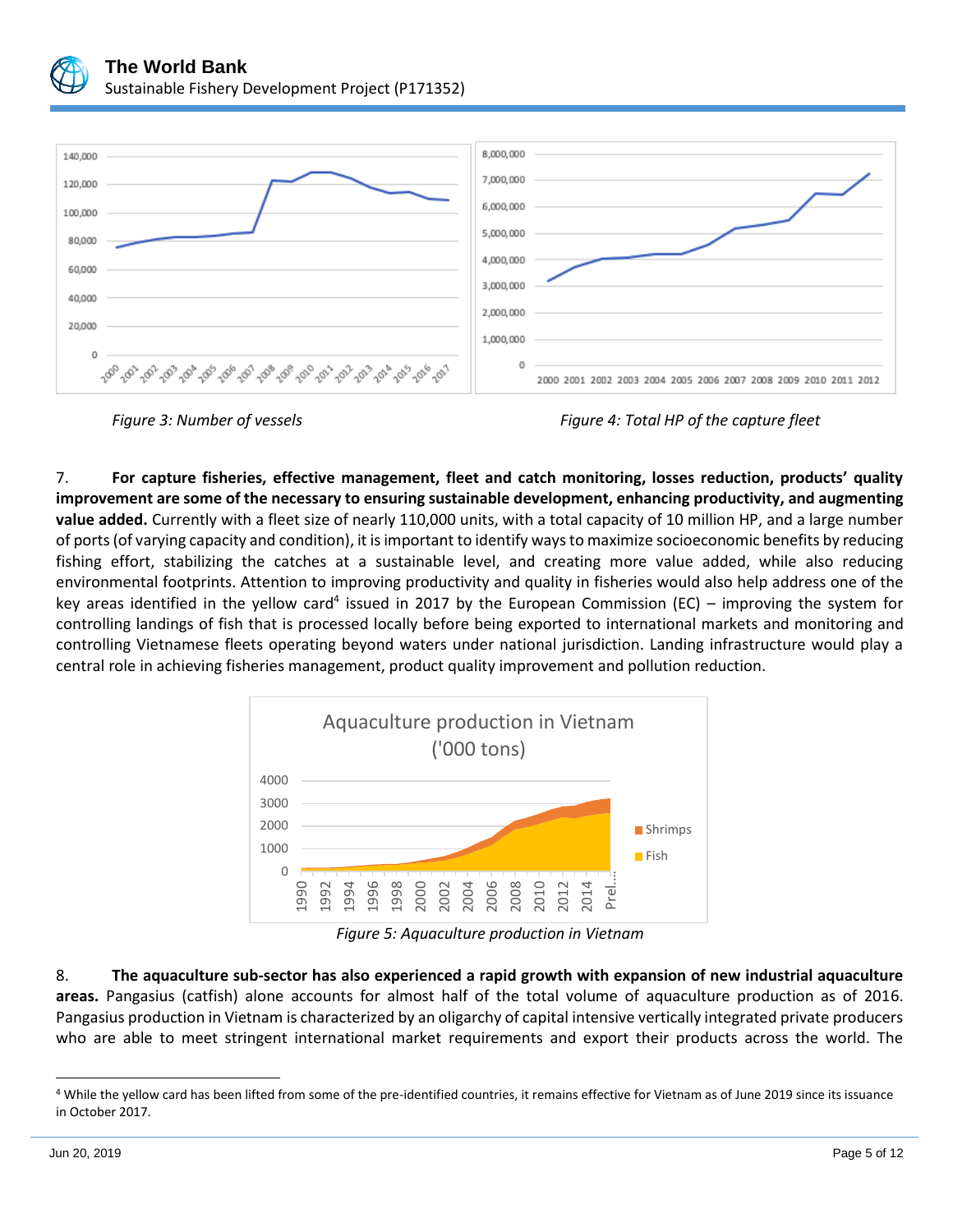

brackishwater shrimp producers are more diversified – ranging from international large private investors to local subsistent farmers with varied financial, technical and scientific capacity.



*Figure 6: Aquaculture production by species*

9. **The shrimp industry in Vietnam has a great potential for further development, especially in the context of climate change.** It is expected that sea level rise and resultant saltwater intrusion will affect a total of 0.8 to 1 million hectares in coastal provinces, in particular in the Mekong Delta, where the land will become mostly unsuitable for crop farming, opening up instead the possibility for brackish shrimp culture or the rice-shrimp system. While current total production of brackish shrimp is small (approximately 0.7 million ton), its export value stands at USD 3.8 billion in 2017, representing 46.9 percent of the total fishery export and 62.5 percent of the aquaculture export turnover. The area under brackish water shrimp production has shown a rapid increase in recent years, reaching a total of 721,100 hectares as of 2017. In this context, the Government has set the targets to increase the total brackish production to 1.1 million tons and increase the export turnover almost three-fold to USD10 billion by 2025.

10. **In the context of aquaculture, generating more from less will require overcoming low productivity and low value addition/quality for the shrimp subsector to meet this objective.** Table 1 reveals that the average productivity in shrimp production in Vietnam lags far behind the levels of neighboring countries. This is ascribed largely ascribed to the fact that traditional extensive farming is still the dominant form of shrimp farming in the country. In other words, the recent rise in total production has been the consequence of continuous expansion of shrimp culture and some reductions in devastating disease outbreaks.

| <b>Country</b> | Pond area | <b>Extensive</b> | '000   | Average      |
|----------------|-----------|------------------|--------|--------------|
|                | (ha)      | production area  | tonnes | productivity |
|                |           | (ha)             | (2016) | (kg/ha)      |
| Vietnam        | 619,000   | 562,000          | 641    | 103.6        |
| Indonesia      | 180,000   | 50,000           | 637    | 353.9        |
| India          | 141,000   | 2,000            | 531    | 376.6        |
| China          | 421,000   | 35,000           | 2,451  | 582.2        |
| Philippines    | 6,260     | 3,500            | 61     | 974.4        |
| Thailand       | 32,440    | 10,000           | 342    | 1,054.30     |

Sources: Boyd and FAO

*Table 1. Productivity of shrimp production in Asia*

11. **Additional aquaculture productivity enhancement must be environmentally sustainable and disease free.** As in the case of neighboring countries, the rapid expansion of shrimp culture has resulted in a number of issues requiring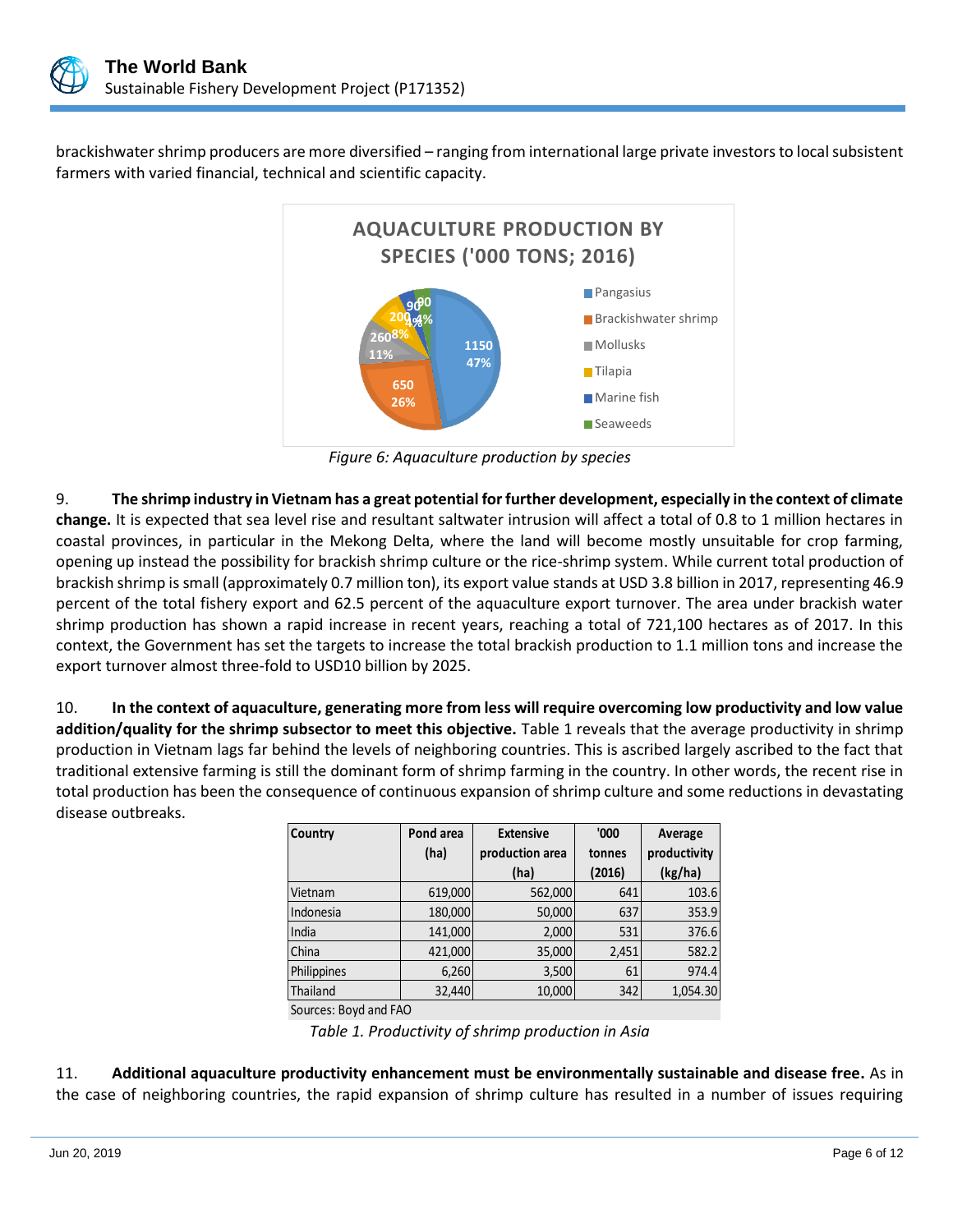

immediate attention, including mangrove clearing, effluents causing widespread pollution and fatal disease outbreaks. The fact that Vietnam is still largely reliant on natural exploitation for broodstock production compounds this issue as it makes high-quality disease-free seed production particularly challenging. It should be also noted in this context that small-scale subsistent farmers without adequate means to comply with pollution control and biosecurity measures were oftentimes among those most affected by epidemics and obliged to abandon their operations altogether in some of the most serious cases. While the Coastal Resources and Sustainable Development (CRSD) project has made significant strides in addressing such issues notably by assisting farms to adopt good aquaculture practices, much remains to be done, including 1) developing basic infrastructure including for wastewater quality control and management; 2) developing sufficient scientific and technical capacity for the production of high-quality broodstock; and 3) supporting hatcheries to meet biosecurity standards and produce disease-free seed.

12. **Combating marine pollution from both capture fisheries and aquaculture will be critically important for sustainable sectoral development.** Across the vast coastline of Vietnam, uncoordinated development of industry, tourism, fisheries and aquaculture has become the cause of widespread marine pollution, which is threatening key marine ecosystems, including coral reefs and seagrass beds, upon which coastal fisheries depend. Shrimp aquaculture produces a large quantity of both solid waste and wastewater, of which a majority is discarded to the environment without adequate treatment despite progress made in recent years. In this regard, measures to promote good aquaculture practices (GAPs), including proper treatment of solid waste and wastewater, will need to be further strengthened. Moreover, Vietnam is considered as one of the largest contributors to marine plastic pollution globally and illegally dumped fishing gears, including fishing nets, are thought to account for a large part of seaborne marine plastics. Measures to combat littering from fishing vessels will need to be mainstreamed into efforts to improve fisheries management to the extent possible.

13. **Looking ahead, MARD has proposed a series of measures to enhance the productivity and quality for capture fisheries and for shrimp culture.** For capture fisheries greater capital investment for the infrastructure development is considered a priority. The current budget allocation merely represents 4 percent and 27 percent of the total amounts necessary for the achievement of the stated objectives of the masterplan for fishing ports and storm shelters respectively.

## 14. **Increased and climate-smart infrastructure investments in fishing ports and storm shelters are justified from the environmental, economic and social sustainability angles, as well as for resilience**:

- Need for sustainable sectoral development by enhancing quality of raw material and value added: It would be difficult to attain the ambitious goals of *the Fisheries Development Masterplan to 2020 with Vision to 2030* with an orientation of more from less without the commensurate level of financial investment for key infrastructure. The CRSD project demonstrated the critical importance of ameliorating basic port infrastructure inclusive of wastewater treatment facilities to improve fish handling practices and quality of raw material as well as reduce postharvest losses. Reduction in postharvest losses will provide a significant gain in value-added. Furthermore, rationalization of fishing ports (i.e., building fishing ports with larger capacity to more effectively monitor the fleet and provided needed service while phasing out smaller ports) could help strengthen monitoring of the sector. Investments must be done strategically by prioritizing key infrastructure investments for augmenting productivity and sustainability of capture fisheries. Available public resources must also be used efficiently and strategically and should leverage other sources of financing for sustainable fisheries development.
- Building resilience to climate change impacts: Several small fishing vessels currently find themselves in a precarious condition without adequate protection from a whole range of climatic natural hazards to which Vietnam is considered among the most vulnerable in the world. Given the anticipated sea level rise and increase in severity and frequency of tropical storms, there is a growing need for climate-resilient storm shelters.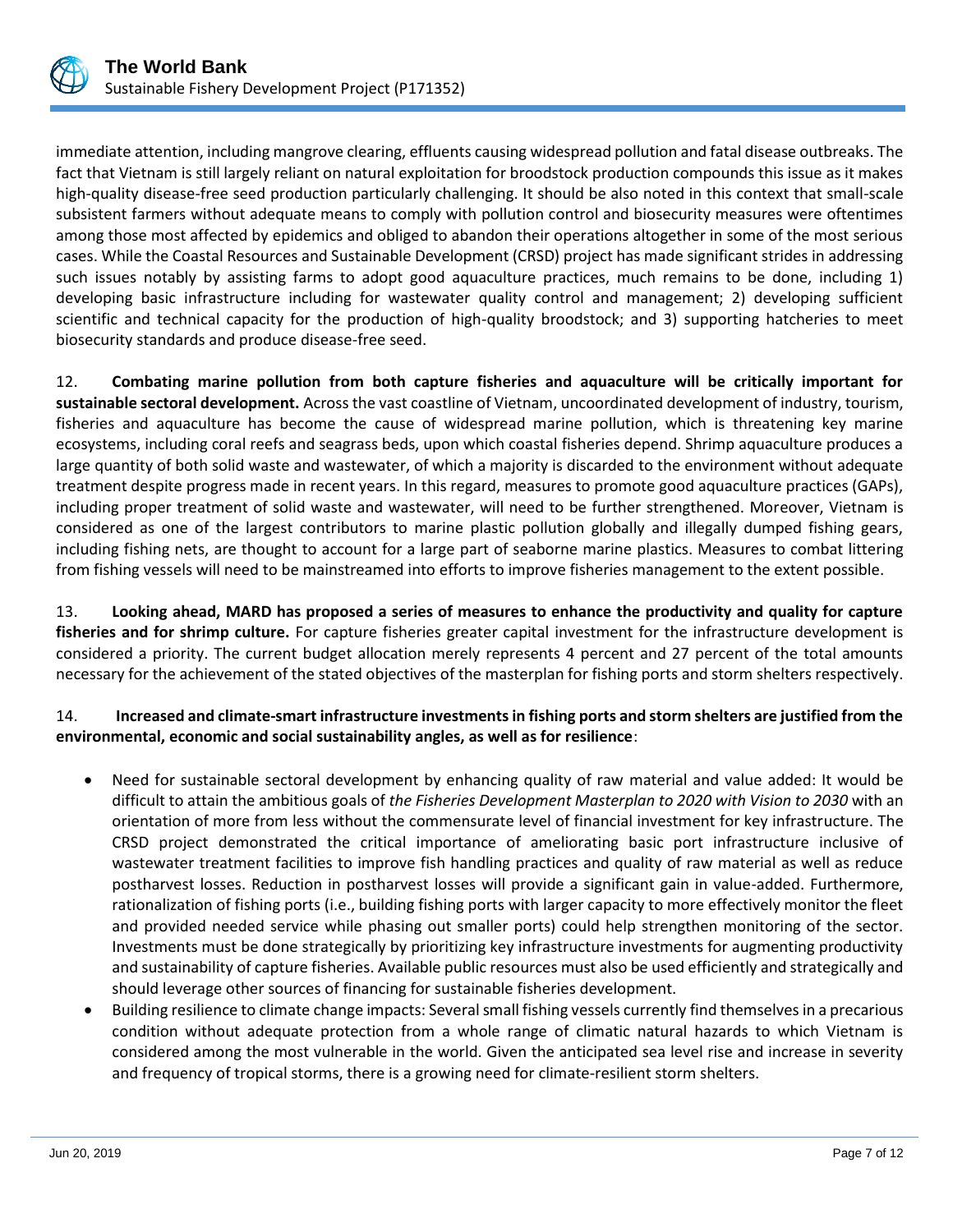

### 15. **Enhancing quality of raw material and value added for shrimp culture will require:**

- Prioritize investment in the Mekong Delta region the shrimp farming hub of the country, with a special focus on Ca Mau, Bac Lieu, Soc Trang and Kien Giang;
- Reduce low-productivity farming areas; invest in conservation and restoration of mangroves instead; and
- Facilitate transformation of 35,000 ha of extensive shrimp culture (20,000 ha of tiger shrimp and 15,000 ha of white shrimp) to semi-intensive or intensive farming.

16. **Enhancing value addition by crowding in 'good' private investments is also a key theme for the aquaculture subsector.** Notwithstanding the rapid recent increase in the shrimp export turnover, frozen shrimp with limited value addition accounts for the large majority of the exported shrimp products. Also, the intensive use of antibiotics – partly stemming from the concerns about epidemics – has raised food safety concerns and tarnished the reputation of Vietnamese shrimp in its important export markets. In the face of this situation, MARD is planning to expand organic shrimp farming as well as the environmentally friendly rice-shrimp production model, while encouraging industrial shrimp producer to adopt good production and handling practices and obtain internationally recognized certifications. Additional technical support is desired in this regard as the government efforts to date have not resulted in measurable impacts. Furthermore, from the perspective of international commerce, GoV is under increasing pressure to strictly comply with relevant WTO agreements, including provisions of the Agreement on the Application of Sanitary and Phytosanitary Measures (SPS Agreement) and the Agreement on Technical Barriers to Trade (TBT Agreement) as well as several regional free trade agreements (FTAs) that have been recently adopted.

17. **Government of Vietnam, having recently completed the successful implementation of CRSD has a strong foundation on which to continue to enhance productivity, improve quality and sustain growth in the sector.** CRSD offers several insights into how to effectively achieve the sector objectives through targeted investments in public infrastructure and by leveraging associated private investments.

#### Relationship to CPF

18. **The proposed project fits with the overall objective of the recently approved WBG Country Partnership Framework** (CPF, FY18-FY22) for Vietnam to provide integrated and holistic engagement through a mix of lending and analytical work and as the country transitions from IDA to IBRD status. Specifically, by focusing on one of the most important renewable natural resources sector, this operation contributes directly to the CPF Focus Area 3: Ensure environmental sustainability and resilience and the CPF Objective 11: Strengthen natural resource management and improve water security, also using natural assets for growth. The project would support the Government's goal to meet the development targets. In its request, the Government clearly indicates that the activities considered would also directly address the three cross-cutting themes: governance, gender, and resilience. First, and as already discussed with MARD, the project will focus on filling some of the gaps in the fisheries governance regime, and particularly outstanding issues related to illegal, unregulated and unreported (IUU) fishing. Second, any strategic approach to the fisheries and aquaculture sectors also necessarily targets the key ecosystems on which both of these activities depend, and particularly mangroves and coral reefs, which also play key roles in enhancing coastal resilience in the face of climate change. In addition, and because of its very strong emphasis on post-harvest practices through support of the value chain and access to markets, the operation will also benefit the hundreds of thousands of women who play an essential role in the trade of fish products.

19. **The project is also consistent with the WBG's 'twin goals' of eliminating extreme poverty and boosting shared prosperity through economic growth among the bottom two quintiles**, particularly as some of the nearshore artisanal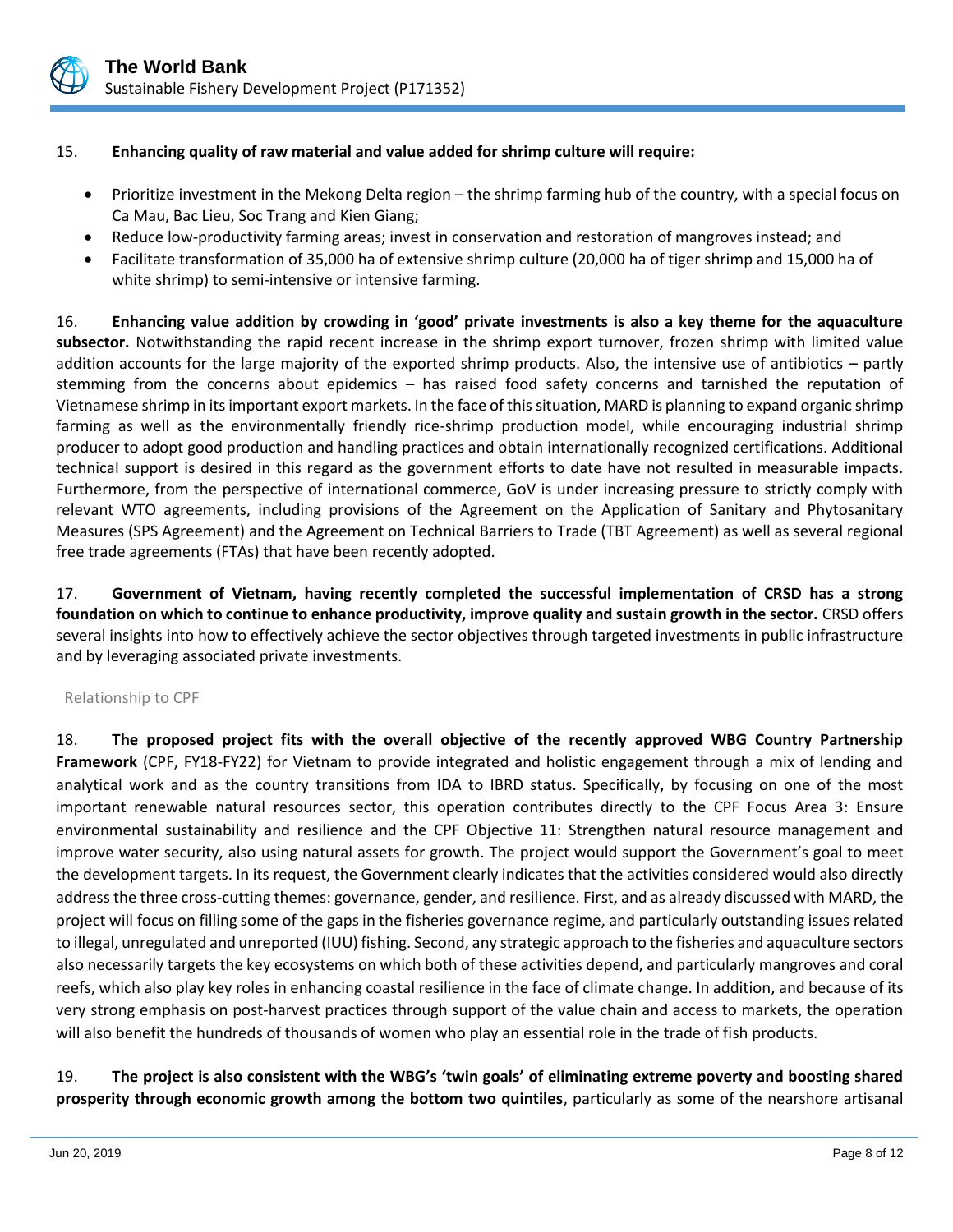

fishermen are amongst the poorest, with little or no access to capital or infrastructure, and likely to be amongst the first to bear the brunt of the worst impacts of climate change, including sea-level rise, coastal erosion, and acidification. Complementing the existing Bank operations and technical assistance that contribute to the development of a Blue Economy Development Framework for Vietnam, this operation brings greater focus on support to the fisheries and aquaculture sectors, in a more targeted, systematic and structural fashion, but in full integration with the Government's other efforts towards coastal resilience and sustainable livelihoods in coastal areas increasingly under threat.

20. The proposed project also adopts the five main shifts prioritized for Vietnam. More specifically, it takes a spatial (area based) approach to supporting the fisheries sector, including concentrating aquaculture activities where they will be most viable (considering sea level rise) and could, through clustering, augment productivity. The intervention also pays close attention to reducing exposure to climate change and extreme weather events by integrating climate change considerations into infrastructure investments (including storm shelters at fishing ports). The future of aquaculture sector will require significant engagement and investment from private sector as will improving traceability of capture fisheries. The project, therefore, aims to maximize finance from development by engaging with private sector and private individuals to mobilize technical know-how and financing respectively. Linked to all of the above is the importance of using best-fit technology (including IoT) to improve stock and catch information, monitor of input use, augment productivity, improve traceability, and providing storm warning. The project will be promoting the use of technology for these purposes.

## **C. Proposed Development Objective(s)**

Improved management of and increased value-addition in targeted fisheries

#### **Key Results**

21. The project is expected to achieve the following key results:

- Improved fish quality and reduced post-harvest losses, enhanced activities for monitoring and control, reduced pollution from fishing vessels in proximity of the port;
- Improved quality of shrimp seed and increased productivity of shrimp aquaculture areas;
- Improved infrastructure and seed in major seafood products;
- Volume of certified seafood for export increased;
- Reduced wastewater pollution near ports
- Volume of pathogen free shrimp post larvae accessible to farmers.

#### **D. Concept Description**

#### **Project has the following components/sub-components:**

## 22. *Component 1: Infrastructure and logistics development for sustainable capture fishery and aquaculture (IBRD: \$250 million; Gov.: \$10 million)*

(i) Capture fisheries: development of key infrastructure, including fishing ports, storm-shelters, fishing vessel and catch information management and monitoring systems, facilities and devices for fishers to reduce postharvest losses and comply with the European Union's and international requirements to combat IUU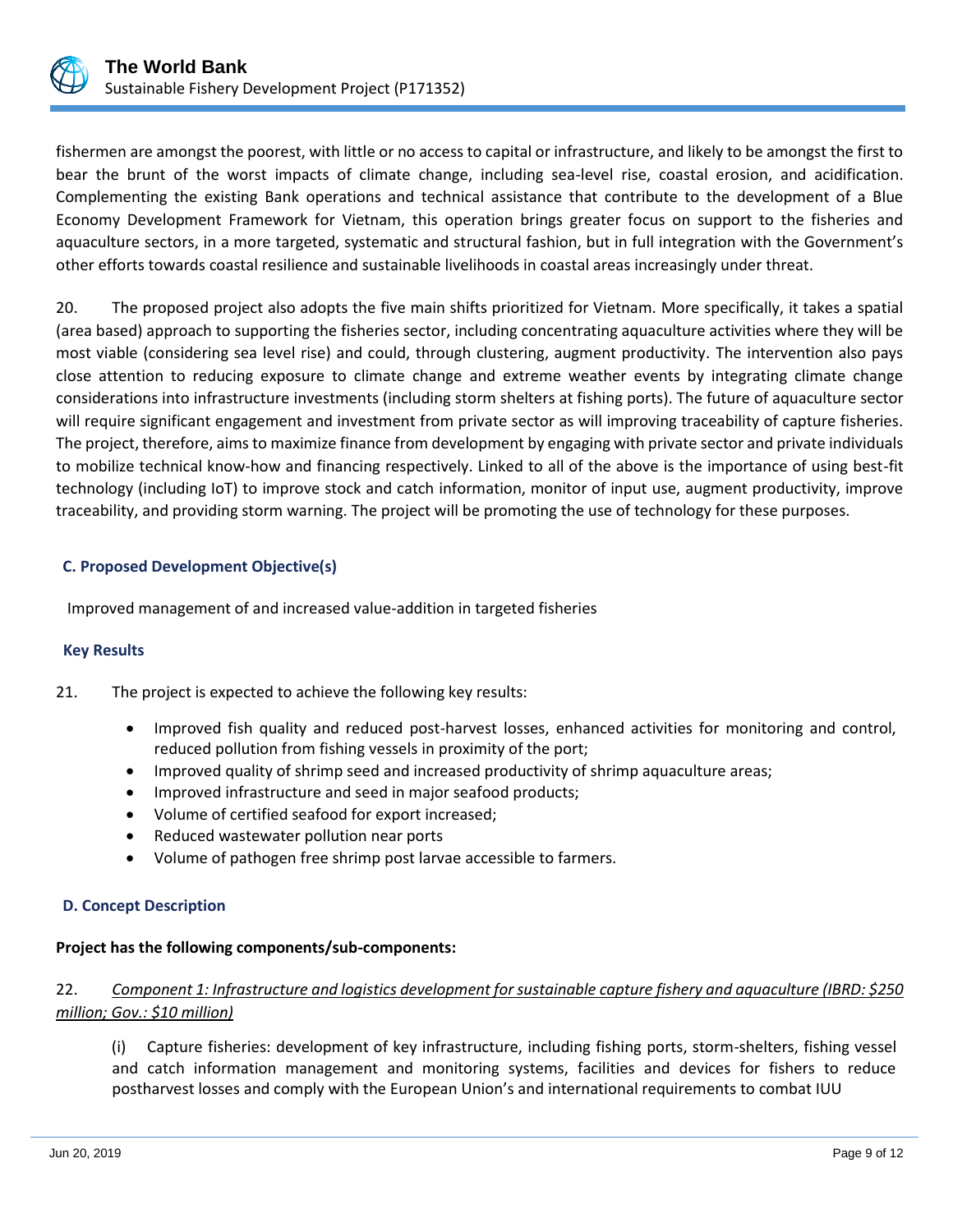

(ii) Aquaculture: development of basic infrastructure (i.e. supply and discharge canals, water supply and discharge treatment, power supply, transport road) for hatcheries and brackish water shrimp areas, and disease monitoring and warning system.

23. Under this component the project would invest in upgrading fishing port infrastructure at fishing hubs in Khanh Hoa and Kien Giang to reach the national status. The proposed investment also includes upgrading national fishing port, regional storm shelters, provincial fishing ports and storm shelters in Thanh Hoa, Quang Tri, Binh Dinh, Khanh Hoa, Ninh Thuan, Binh Thuan, Soc Trang, Bac Lieu and Ca Mau. Aquaculture infrastructure includes upgrading basic infrastructure for shrimp hatcheries, main brackish water shrimp farming areas in Ninh Thuan, Binh Thuan, Thanh Hoa, Soc Trang, Bac Lieu, Ca Mau and Kien Giang provinces. The project investment in this component will help to crowd in increased private investment in modern infrastructure, service providing and management systems in the hatchery development and shrimp aquaculture.

24. Project activities managed by the MARD include upgrading the Regional Fisheries Monitoring Center (FMC) in Hai Phong (port, logistic center, training center) and upgrading infrastructure and equipment for broodstock production at the Research Institute for Aquaculture No. 1 (Hai Phong), Research Institute for Aquaculture II (Ba Ria-Vung Tau) and Research Institute for Aquaculture III (Khanh Hoa).

25. *Component 2: Strengthening of management capacity and value addition (IBRD: \$50 million; Gov.: \$30 million)* (i) Strengthening of management capacity for both capture fisheries and aquaculture; (ii) development of fisheries and aquaculture value chains and enhancement of value addition; and (iii) protection and development of fishery resources.

26. Under this component the project will support the transfer of advanced technologies for reducing post-harvest losses of catch and supporting shrimp hatcheries to apply management process technology to meet biosecurity standards, quality and disease-free seed, application of advanced technology to improve the efficiency of brackish water shrimp farming for reducing production costs, improving product quality, avoiding epidemies, protecting the environment and adapting to climate change. The project will also help to improve fisheries management capacity for complying with illegal, unreported and unregulated fishing (IUU) and upgrade the national database fisheries system for management.

27. *Component 3: Project management (Gov. \$10 million).* This component will focus on: (i) monitoring and evaluation and (ii) Component coordination.

| Legal Operational Policies                  | Triggered? |
|---------------------------------------------|------------|
| Projects on International Waterways OP 7.50 | Yes        |
| Projects in Disputed Areas OP 7.60          | TBD        |

Summary of Screening of Environmental and Social Risks and Impacts

The project will bring about numerous environmental benefits i.e. positive impacts on waste/wastewater management via investments and better regulatory enforcement, minimized damage caused by storm, and - via better efficiency reduced the amount of discarded catch. The potential adverse environmental risks/impacts would be associated with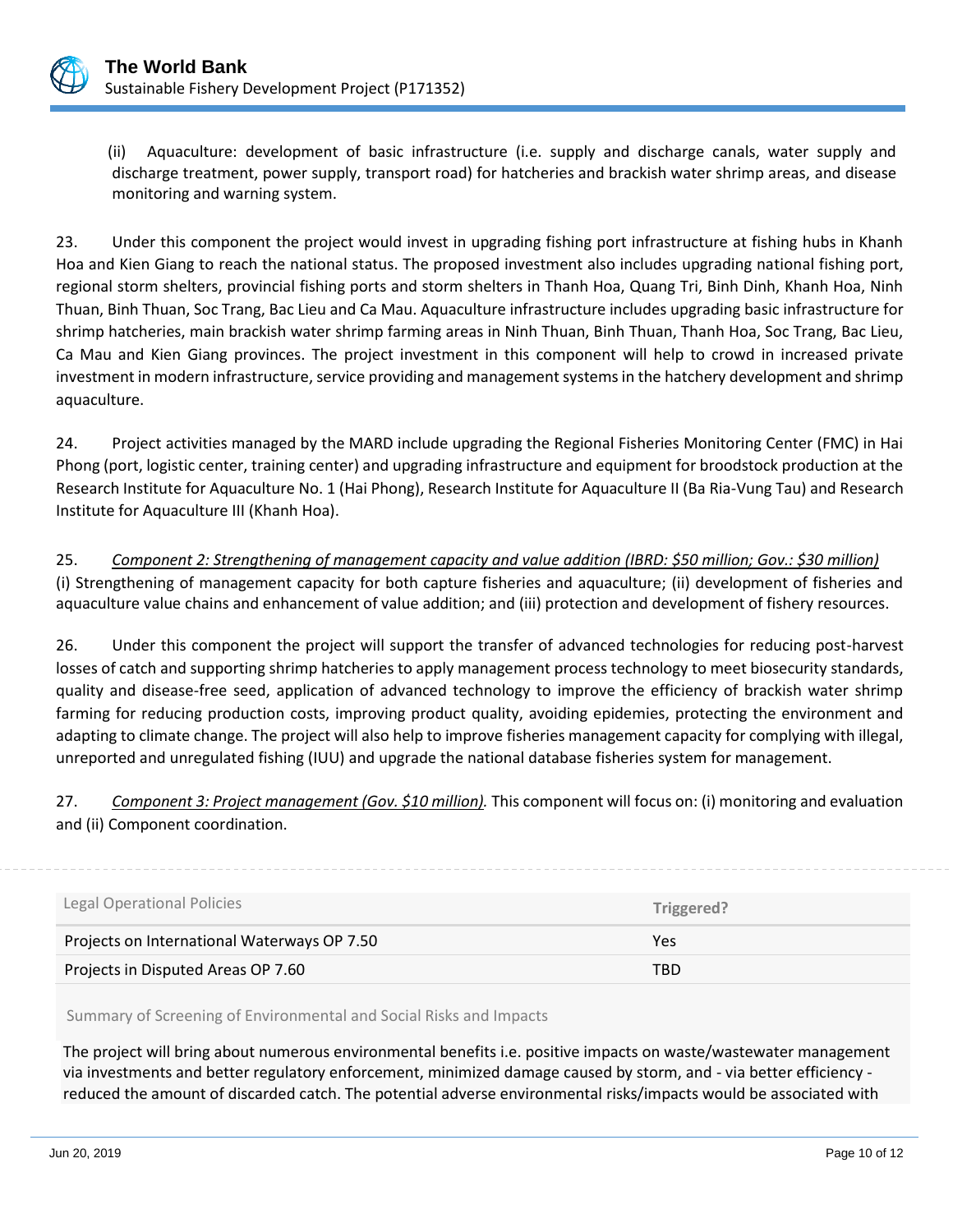

investments under components 1, 2. The infrastructure investments under comp. 1 are mostly of medium scale. The transferred activities of advanced technologies to capture fishery, production of shrimp culture and farming under comp. 2 are at provincial level. The main adverse environmental risk and impacts would be those associated with construction activities and operation on the project infrastructures and technology transfer activities such as fishing ports, cultivation/breading shrimp and other aquacultures. The environmental risks and impacts during construction would be mostly temporary, predictable and/or reversible. The main risks and impacts during operations associated with operation of fishing ports, cultivation/breading shrimp and other aquacultures. These risks and impacts during operation are anticipated substantial, manageable, and long-term; however, their magnitudes are anticipated lower compared to condition where spontaneous fishing, breeding, and cultivation of aquaculture are let to be continued in the future. Given the investments type, location, sensitivity, and the scale, nature, and magnitude of potential environmental risks and impacts, the environmental risks are classified as substantial at this stage.

It is expected that the project proposed activities will have positive social impacts by financing fishery infrastructures and equipment, application of advanced technologies in aquaculture, logistic services, improving capture fishery efficiency and reducing post-harvest losses, reduce disease and improve blackish shrimp productivity, quality, efficiency and resilience to climate change. Although the construction and upgrading of infrastructure (large fishery hubs, fishing ports grade I and II, storm shelters and fisheries surveillance) to reach the standardized scale, may require land acquisition, and there may be a need for relocation of households, as well as a restriction to access in relation to infrastructures and livelihood opportunities activities. Considering the volume and complexity of land acquisition and resettlement required, the number of contracted workers to be mobilized, and the range of other social impacts and risks identified in the desk review and assessment a substantial social risk rating is justified. Given the scale of the proposed infrastructure, it was expected a potentially significant risks/impacts by the influx of labor to project areas. These interventions may also have impacts on community health and safety such as road safety and transmission of STDs. These impacts will be occurring across a wide geographical area, affecting ethnically diverse populations and a wide array of fishery-based livelihood activities. Also, there are additional social risk management requirements specified by the new ESSs of the World Bank. The responsibility for land acquisition and resettlement lies principally with district government units, who may not have the capacity to deliver the land required for the project in a timely fashion.

In line with ESF requirements, the Borrower will develop by appraisal (i) the first ESCP which could be adjusted during the project life keeping with the evolution of E&S risks and impacts; (ii) a draft SEP; (iii) a draft ESMF which covers all ESSs except ESS9 for activities that have not yet been identified during preparation; (iv) ESIAs/ESMPs for identified investments of provincial subprojects; (v) a draft RPF; (iv) RAPs for identified investments, (vii) a draft GBV/SEA action plan, and (viii) review the existing grievance mechanism (GM) against ESF requirements.

**Note** To view the Environmental and Social Risks and Impacts, please refer to the Concept Stage ESRS Document**.**

#### **CONTACT POINT**

#### **World Bank**

Lan Thi Thu Nguyen, Binh Thang Cao, Diji Chandrasekharan Behr Senior Environmental Economist